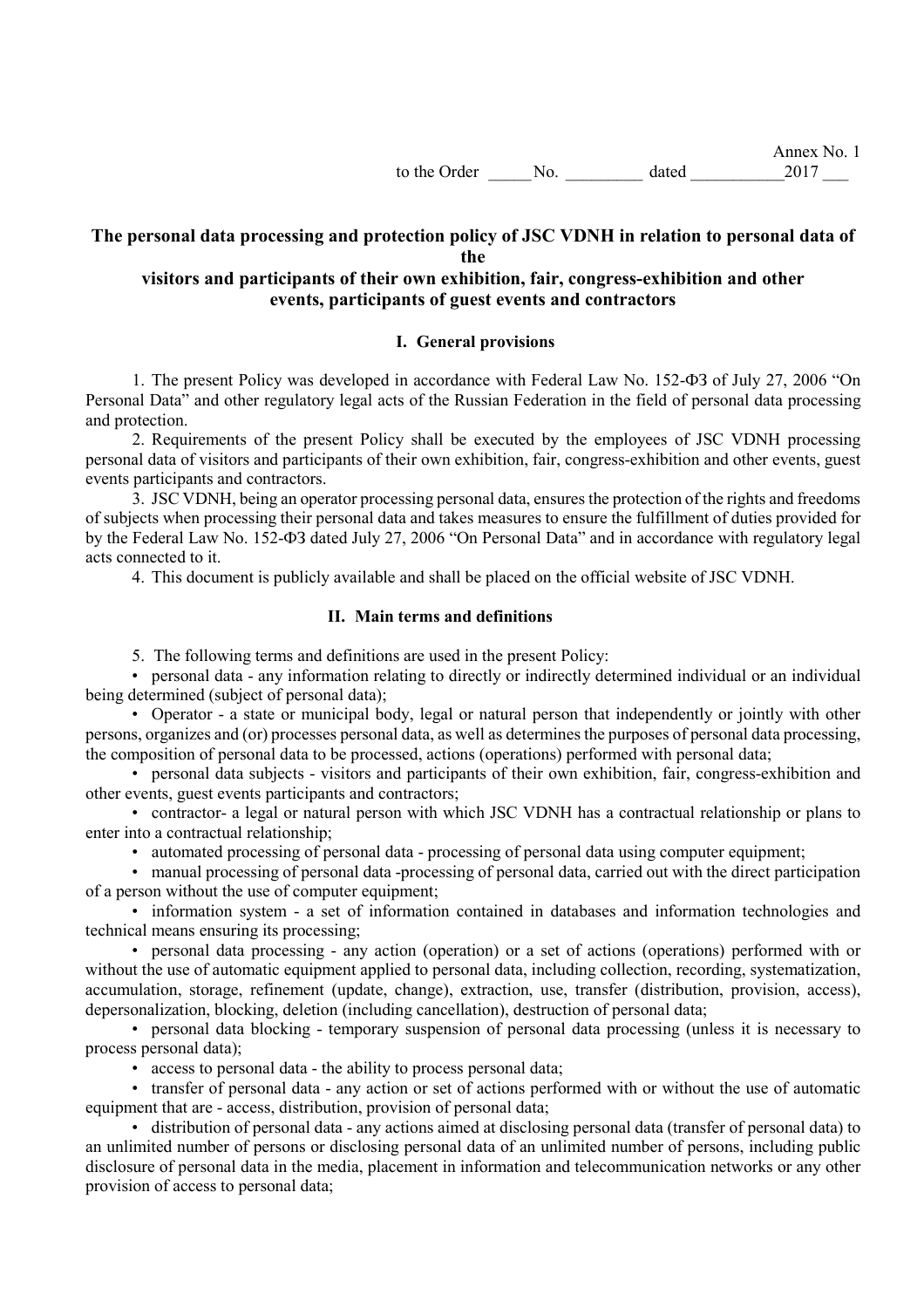• cross-border transfer of personal data - transfer of personal data to the territory of a foreign state to the foreign state authority, a foreign natural person or legal person;

• destruction of personal data - actions that make it impossible to restore the content of personal data in the information system and (or) actions resulting in the destruction of the personal data material carriers;

• confidentiality of personal data is a mandatory requirement for the operator on not disclosing and not allowing the distribution of personal data to third parties without the consent of the personal data subjects or any other legal basis;

• Personal data protection - an operator's actions aimed at preventing the leakage of protected personal data and unauthorized and unintended effects on the protected personal data.

#### **III. The purpose of personal data processing**

6. The processing of personal data of the visitors and participants of their own exhibition, fair, congressexhibition and other events, guest events participants and contractors is carried out by JSC VDNH in order to:

• inform visitors and participants of their own exhibition, fair, congress-exhibition and other events, guest events participants by sending e-mails, including in order to notify of new products, works, services, special offers and events;

• provide visitors and participants of their own exhibition, fair, congress-exhibition and other events with access to services, information and / or materials in the Internet, including on the official website of JSC VDNH, official websites of events, as well as social networks;

• collect information on the actions of visitors and participants of their own exhibition, fair, congressexhibitions and other events on the official website of JSC VDNH, official websites of events, as well as social networks to improve the quality of content and it's substance;

• conclude and execute contracts with contractors, participants of their own exhibition, fair, congressexhibition and other events, guest events participants.

#### **IV. Principles and conditions for the processing of personal data**

7. The processing of personal data in JSC VDNH is carried out in compliance with the principles and rules provided for by Federal Law No. 152-ФЗ of July 27, 2006 "On Personal Data", and takes into account the need to ensure the protection of the rights and freedoms of personal data subjects, including protection the right to privacy, personal and family secrets, namely:

- - processing is carried out on a lawful and fair basis;

- - processing is limited to the achievement of specific, predetermined and legitimate goals. Personal data processing that is incompatible with the purposes of their collection is not allowed;

- - merging of the databases containing personal data that are processed for purposes that are incompatible with each other it is not allowed to;

- only those personal data that meet the purposes of processing can be processed;

- the content and volume of personal data processed shall comply with the stated processing goals. It is not allowed to process data that is redundant in relation to the stated goals;

- the processing ensures the accuracy and sufficiency of personal data and, if necessary, relevance to the goals of processing. JSC VDNH takes measures to remove or clarify incomplete or inaccurate data or ensures that such measures are taken;

- personal data are stored in a form that allows to determine the personal data subject for no longer a period than the one the purpose of processing personal data requires, if the period for personal data storing is not established by federal law, a contract to which the personal data subject is beneficiary or guarantor;

- the processed personal data are destroyed or depersonalized upon reaching the processing goals or in case of loss of the need to achieve these goals, unless otherwise provided for by the federal law.

8. Processing of personal data in JSC VDNH is carried out with the consent of the personal data subject, unless otherwise provided for by the law of the Russian Federation. When processing personal data, JSC VDNH is obliged to ensure its confidentiality.

#### **V. Personal Data Subjects**

9. JSC VDNH processes personal data of the following categories of personal data subjects: visitors and participants of their own exhibition, fair, congress-exhibition and other events and contractors (to ensure the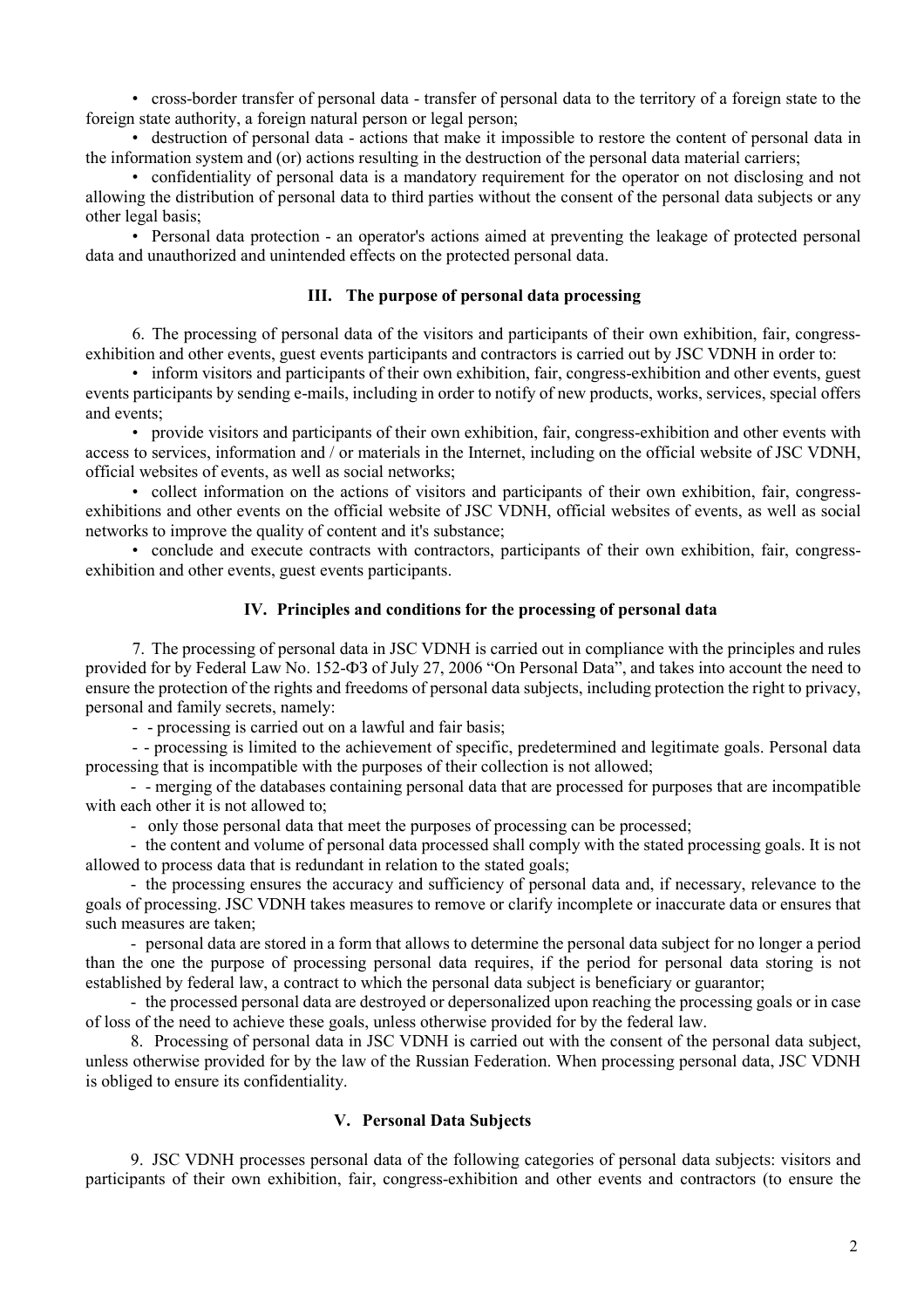implementation of the processing goals specified in section III of this document).

### **VI. Personal data to be processed**

10. JSC VDNH processes the following personal data of the personal data subjects:

- Full Name;
- date, month, year of birth;
- place of work and position;
- field of activity;
- sex;
- telephone number;
- E-mail address;
- full mailing address;

- the address of the place of registration / residence.

JSC VDNH can also process other personal data of the personal data subjects necessary for the implementation of the processing goals specified in paragraph 6 of this document.

## **VII. Processing of personal data in JSC VDNH**

11. Processing of personal data is allowed in the following cases:

• personal data processing is carried out with the consent of the personal data subject to the processing of their personal data;

• personal data processing is necessary for the execution of a judicial act, an act of another body or an official to be executed in accordance with the legislation of the Russian Federation on enforcement proceedings (hereinafter - the execution of a judicial act);

• personal data processing is necessary for the execution of the contract, for which the personal data subject is a beneficiary or guarantor, as well as for entering into a contract on the initiative of the personal data subject or a contract for which the personal data subject will be the beneficiary or guarantor;

• personal data processing is necessary to protect the life, health or other vital interests of the personal data subject, if the consent of the personal data subject is impossible;

• personal data processing is carried out, with the access of an unlimited number of persons to such data provided by the personal data subject or at their request (hereinafter referred to as personal data made publicly available by the personal data subject);

• in other cases provided for by the Federal Law of July 27, 2006 No.152- $\Phi$ 3 "On Personal Data" and other regulatory legal acts of the Russian Federation in the field of processing and protection of personal data.

12. Processing of personal data can be carried out using computer equipment (automated processing) or with the direct participation of a person without the use of computer equipment (manual processing).

13. The processing of personal data is allowed only to those employees of JSC VDNH, whose duties include the processing of personal data.

The named employees have the right to receive only the personal data they need to perform their duties.

14. The processing of personal data is carried out by:

• obtaining information containing personal data orally and in writing directly from the personal data subjects ;

• submission by the personal data subjects of the originals of the necessary documents;

• obtaining certified copies of documents containing personal data, or copying original documents;

• receiving personal data when sending requests to state authorities, state extra-budgetary funds, other state bodies, local governments, commercial and non-profit organizations, individuals in cases and procedures provided for by the legislation of the Russian Federation;

• obtaining personal data from publicly available sources;

• recording (registration) of personal data in logs, books, registers and other accounting forms;

• obtaining personal data by the means of filling and / or sending of the personal data by the subject through special forms posted on the official website of JSC VDNH, official websites of events, as well as social networks;

• uploading personal data into the information systems of JSC VDNH;

• processing of depersonalized data about the personal data subject if it's allowed in the browser settings of the personal data subject (the saving of "cookie" files and the use of the JavaScript are "on") ;

• use of other means and methods of recording personal data obtained in the framework of the activities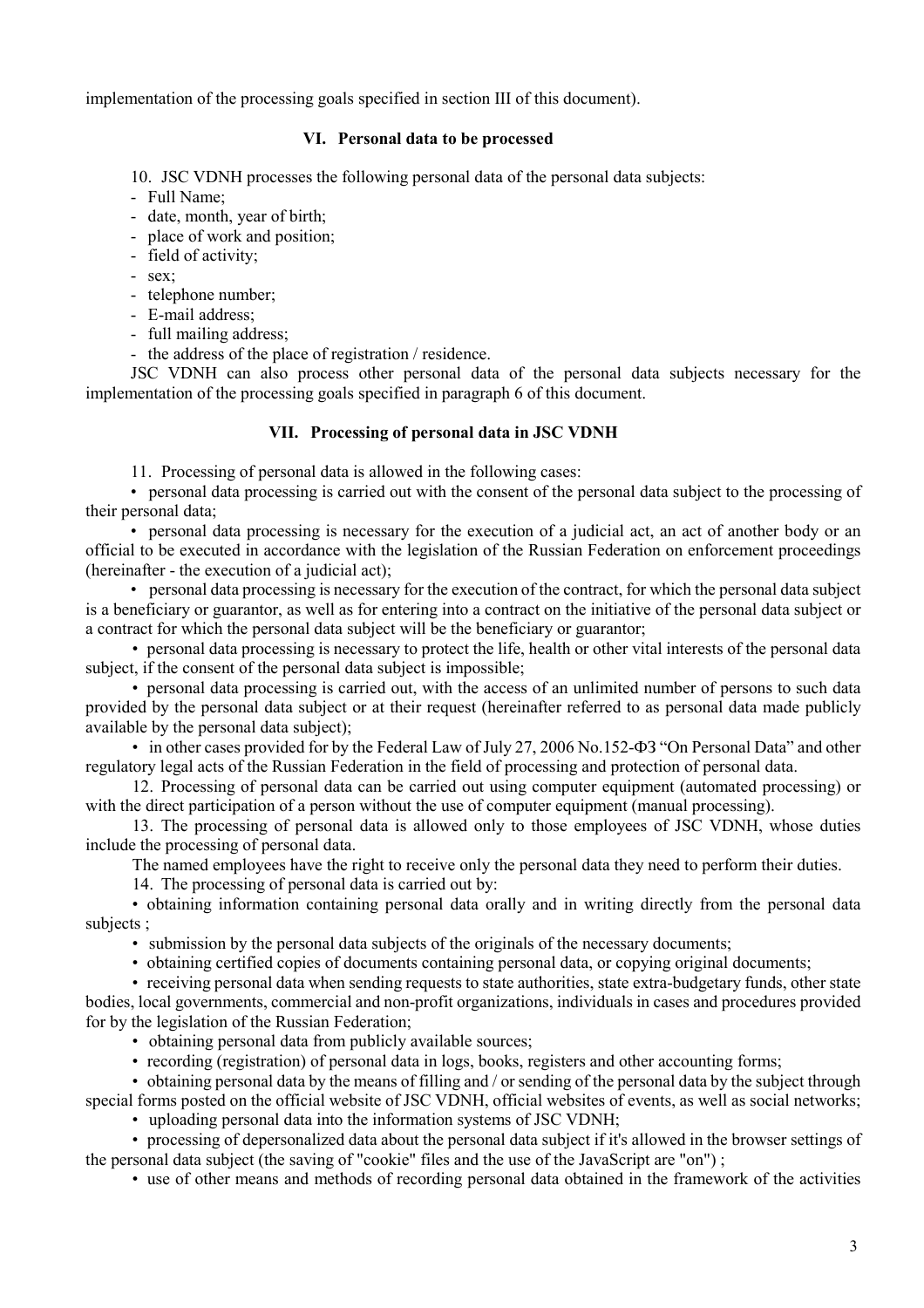carried out by JSC"VDNH".

15. By filling out and / or sending personal data through personal forms posted on the official website of JSC VDNH, official websites of events, as well as social networks, the personal data subject agrees with this Policy.

16. Transfer of personal data to third parties (including cross-border transfer) is allowed with the written consent of the personal data subjects, except the cases when it is necessary to prevent threats to the life and health of the personal data subjects, as well as in other cases provided for by the legislation of the Russian Federation.

When transferring personal data to third parties in accordance with the agreements entered into by JSC VDNH, it is necessary to ensure compliance with the requirements of the legislation of the Russian Federation and local regulations of JSC VDNH in the field of personal data.

17. Transfer of personal data to authorized executive bodies (Federal Tax Service of the Russian Federation, Pension Fund of the Russian Federation, The Federal Fund for Mandatory Medical Insurance of the Russian Federation,

etc.) is carried out in accordance with the requirements of the legislation of the Russian Federation.

18. Cross-border transfer of personal data to the territory of foreign states that are parties to the Convention for the Protection of Individuals in the automated processing of personal data, as well as other foreign states that provide adequate protection of the rights of personal data subjects, is carried out in accordance with Federal Law No. 152 of July 27, 2006. -ФЗ "On personal data" and may be prohibited or limited in order to protect the foundations of the constitutional system of the Russian Federation, morality, health, rights and legitimacy of the interests of citizens, national defense and state security.

Prior to the commencement of the cross-border transfer of personal data, JSC VDNH is obliged to ensure that the foreign state into whose territory it is planned to transfer personal data ensures reliable protection of the rights of the personal data subjects.

Cross-border transfer of personal data on the territory of foreign states that do not provide adequate protection of the personal data subjects rights may be carried out in the following cases:

when there is a written consent of the personal data subject on the cross-border transfer of their personal data;

• cases, stipulated by international treaties of the Russian Federation;

• cases, provided for by federal laws, when it is necessary to protect the fundamentals of the constitutional system of the Russian Federation, ensure the country's defense and the security of the state, as well as ensure the safety of the stable and safe functioning of the transport complex, protect the interests of the individual, society and the state in the sphere of the transport complex from acts of unlawful interference;

execution of a contract to which the personal data subject is a party;

• protection of life, health, other vital interests of the personal data subject or other persons when it is impossible to obtain written consent of the personal data subject.

19. JSC VDNH has the right to entrust the processing of personal data to another legal entity or individual entrepreneur with the consent of the personal data subjects on the basis of a concluded agreement. A legal entity or an individual entrepreneur engaged in the processing of personal data on behalf of JSC VDNH shall comply with the principles and rules for the personal data processing provided for by the legislation of the Russian Federation in the field of personal data.

20. In the case when, on the basis of the contract, JSC VDNH transfers or entrusts the processing of personal data to another legal entity or individual entrepreneur, the main condition of the contract shall be the obligation to provide the said person with confidentiality conditions and ensure the security of personal data during their transfer or processing.

21. Storage of personal data in JSC VDNH is carried out in a form that allows determining the personal data subject for no longer than a period then it's required by the processing goal. Upon reaching the processing goals or in case of loss of the need to achieve them, personal data are subject to destruction.

General terms of personal data storage in JSC VDNH are not limited, except for cases determined by the legislation of the Russian Federation and local regulations of JSC VDNH.

### **VIII. Personal data subjects rights**

22. A personal data subject has the right to:

• receive complete information regarding the processing of personal data by JSC VDNH, with the exception of cases provided for by the legislation of the Russian Federation;

• require clarification of incorrect or incomplete personal data, as well as data processed in violation of the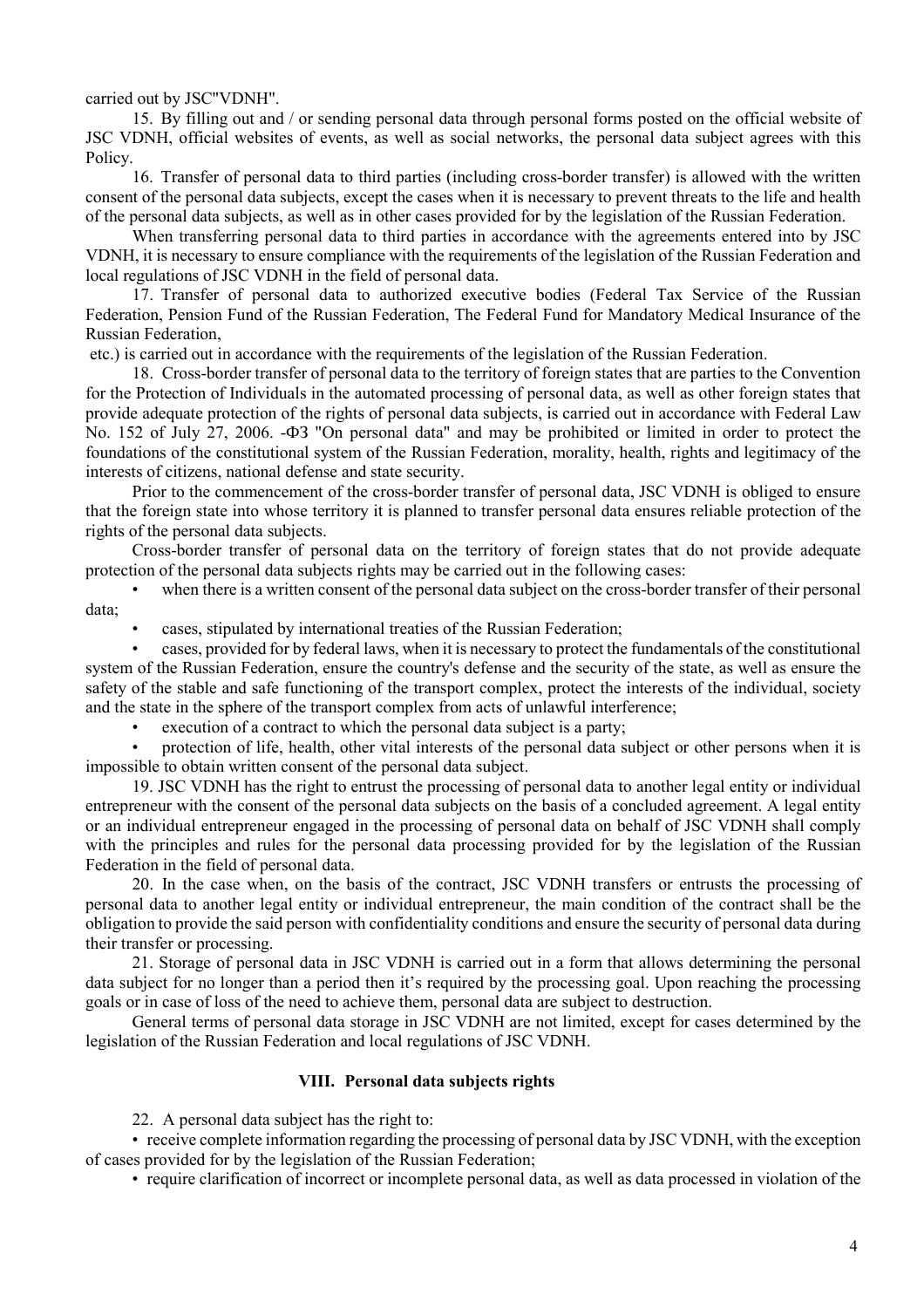requirements of the legislation of the Russian Federation;

• require blocking or destruction of their personal data when personal data are incomplete, outdated, inaccurate, illegally obtained or not necessary for the stated processing goal;

• to require notification of all persons to whom previously his incorrect or incomplete personal data were communicated about all changes made to them;

• withdraw consent to the processing of their personal data;

• appeal against the operator's actions or inaction when processing their personal data in accordance with the legislation of the Russian Federation;

• request clarification on issues of interest related to the processing of their personal data in JSC VDNH;

• exercise other rights provided for by the legislation of the Russian Federation.

23. The appeal of a personal data subject on the processing of their personal data shall be sent to the following addresses (at the choice of the personal data subject):

- mail:129223, 119, Prospect Mira, Moscow.

- e-mail: [mail.expo@vdnh.ru.](mailto:mail.expo@vdnh.ru)

The appeal of the personal data subject with the requirement to clarify personal data / withdraw consent for the processing of personal data shall be sent with the note "clarification of personal data" / "withdrawal of consent for the processing of personal data".

#### **IX. Operator Responsibilities**

24. During processing of personal data JSC VDNH shall:

- take the necessary measures to fulfill the obligations of the operator, as provided for by the legislation of the Russian Federation in the field of personal data processing and protection;

- explain to the personal data subject the legal consequences of the refusal to provide personal data, if this is mandatory in accordance with the legislation of the Russian Federation;

- block unlawfully processed personal data;

- carry out the termination of the processing of personal data in accordance with the legislation of the Russian Federation;

- notify the personal data subject on the elimination of violations or the destruction of their personal data;

- - to provide, at the request of the personal data subject or their representative, the information concerning the processing of their personal data in the manner established by the legislation of the Russian Federation and local regulations of JSC VDNH.

25. In order to take the measures necessary to fulfill the obligations provided for by the legislation of the Russian Federation and local regulations of JSC VDNH, the JSC VDNH director general is appointed to be the person responsible for organizing the processing and protection of personal data in JSC VDNH.

26. The person responsible for organizing the processing and protection of personal data at JSC VDNH shall:

- organize the adoption of legal, organizational and technical measures to ensure the protection of personal data processed at JSC VDNH from unlawful or accidental access, destruction, modification, blocking, copying, dissemination of personal data, as well as from other illegal actions in relation to personal data;

- to provide internal control over compliance with the requirements of the legislation of the Russian Federation and local regulations of JSC VDNH in the field of personal data, including requirements for the protection of personal data;

- to organize the notification of the JSC VDNH employees of the provisions of the legislation of the Russian Federation in the field of personal data, local regulations of JSC VDNH on the processing of personal data, as well as requirements for the protection of personal data;

- organize the reception and processing of appeals and requests of personal data subjects or their representatives, as well as monitor the reception and processing of such requests in JSC VDNH.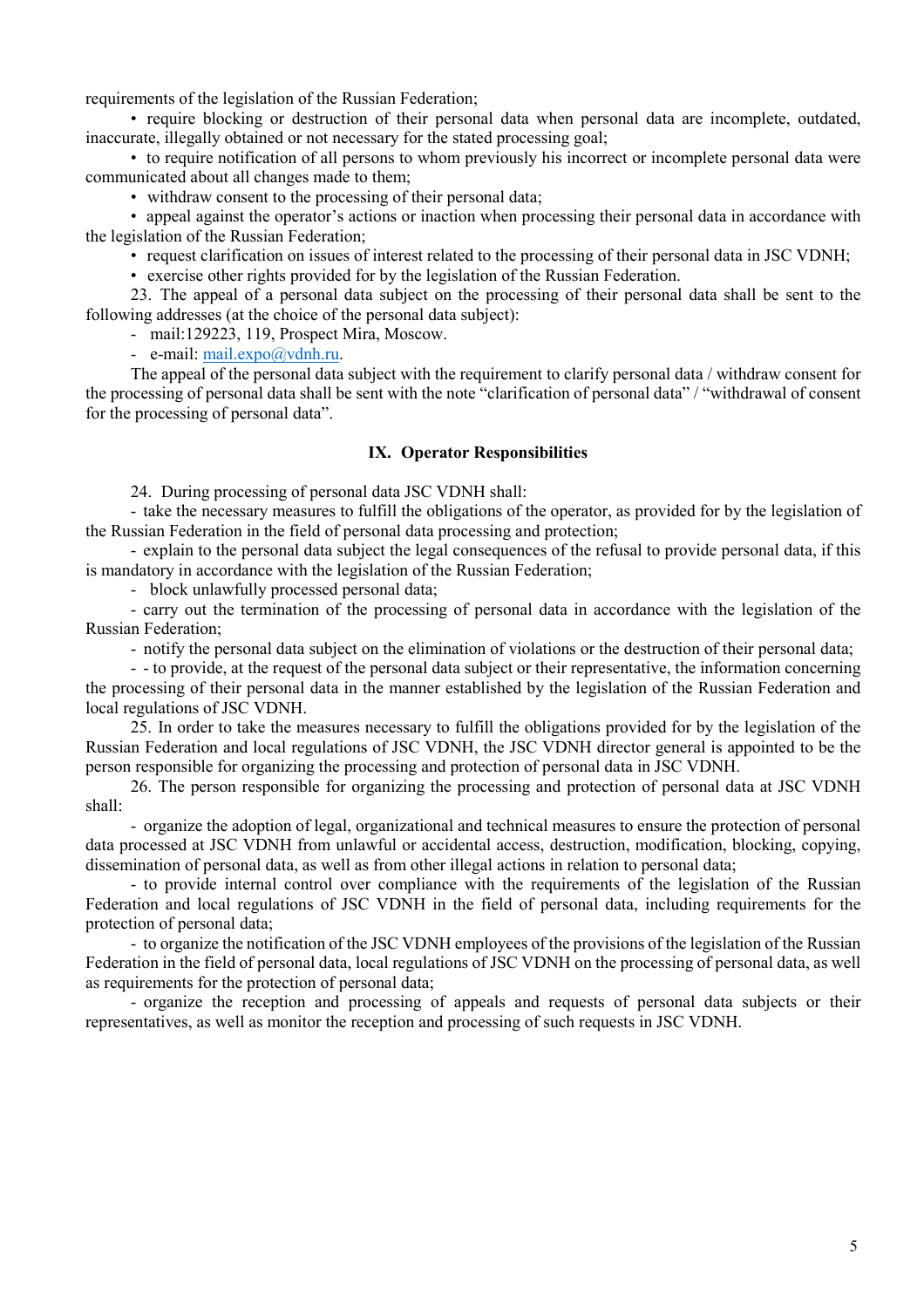### **X. Ensuring personal data security**

27. Security of personal data during its procession at JSC VDNH is insured in accordance with the laws of the Russian Federation and the requirements of the authorized state body for the protection of the rights of personal data subjects, the federal executive body authorized in the field of security, and the federal executive body authorized in the field of countering technical intelligence and technical protection of information.

28. JSC VDNH takes the necessary legal, organizational and technical measures to protect personal data from accidental or unauthorized access, destruction, alteration, blocking of access and other unauthorized actions, including measures that exclude access to personal data of unauthorized persons.

29. Protection measures applied by JSC VDNH in the processing of personal data include:

- adoption of local regulations and other documents in the field of personal data processing and protection;

- the appointment of officials responsible for ensuring the security of personal data in the departments and information systems of JSC VDNH;

- organization of training and conducting methodological work with employees engaged in the processing of personal data in the JSC VDNH;

- storage of personal data material carriers in conditions ensuring their safety and excluding unauthorized access to them;

- internal control over the observance of the legislation of the Russian Federation and local regulations of JSC VDNH during personal data processing in JSC VDNH.

30. Responsibility for violation of the requirements of the legislation of the Russian Federation and local regulations of JSC VDNH in the field of processing and protection of personal data is determined in accordance with the legislation of the Russian Federation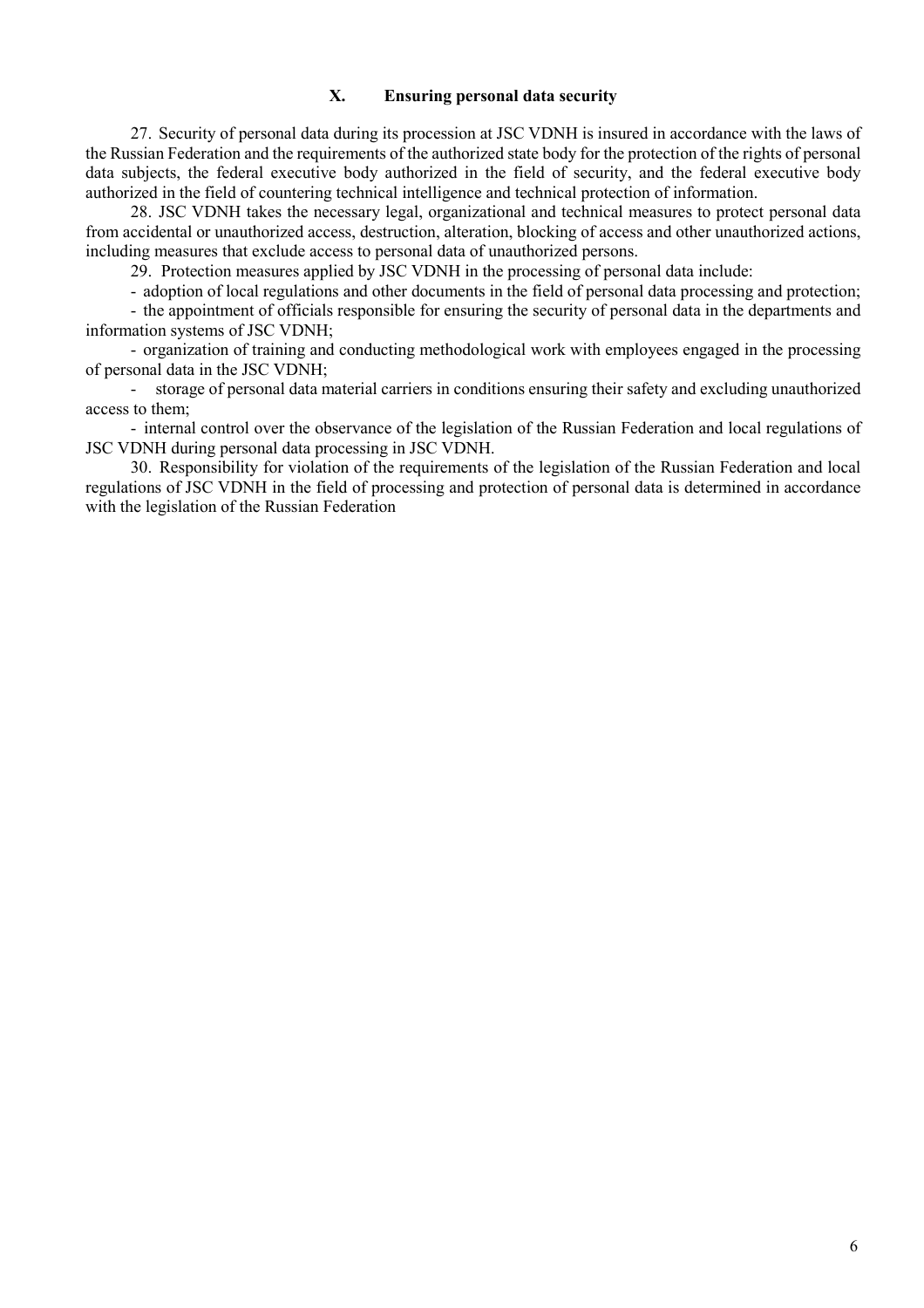# **PERSONAL DATA PROCESSING CONSENT FORM \***

By pressing the "Submit" button, I agree (give the consent) to JSC "VDNH" processing of my personal data, including consent to the processing of personal data by a legal entity or an individual entrepreneur engaged by JSC "VDNH" on the basis of the concluded agreement and I agree with Personal Data Processing and Protection policy\*\* of JSC VDNH in relation to the personal data of the visitors and participants of their own exhibition, fair, congress-exhibition and other events, guest events participants and contractors.

\* - *the text of the consent is placed under each special form for filling in and / or sending personal data next to the "Send" button.*

\*\* - *the underlined line "Personal Data Processing and Protection policy of JSC "VDNH" in relation to the personal data of the visitors and participants of their own exhibition, fair, congress-exhibition and other events, guest events participants and contractors" is an active link to the pages of the site where text of the relevant document can be found.*